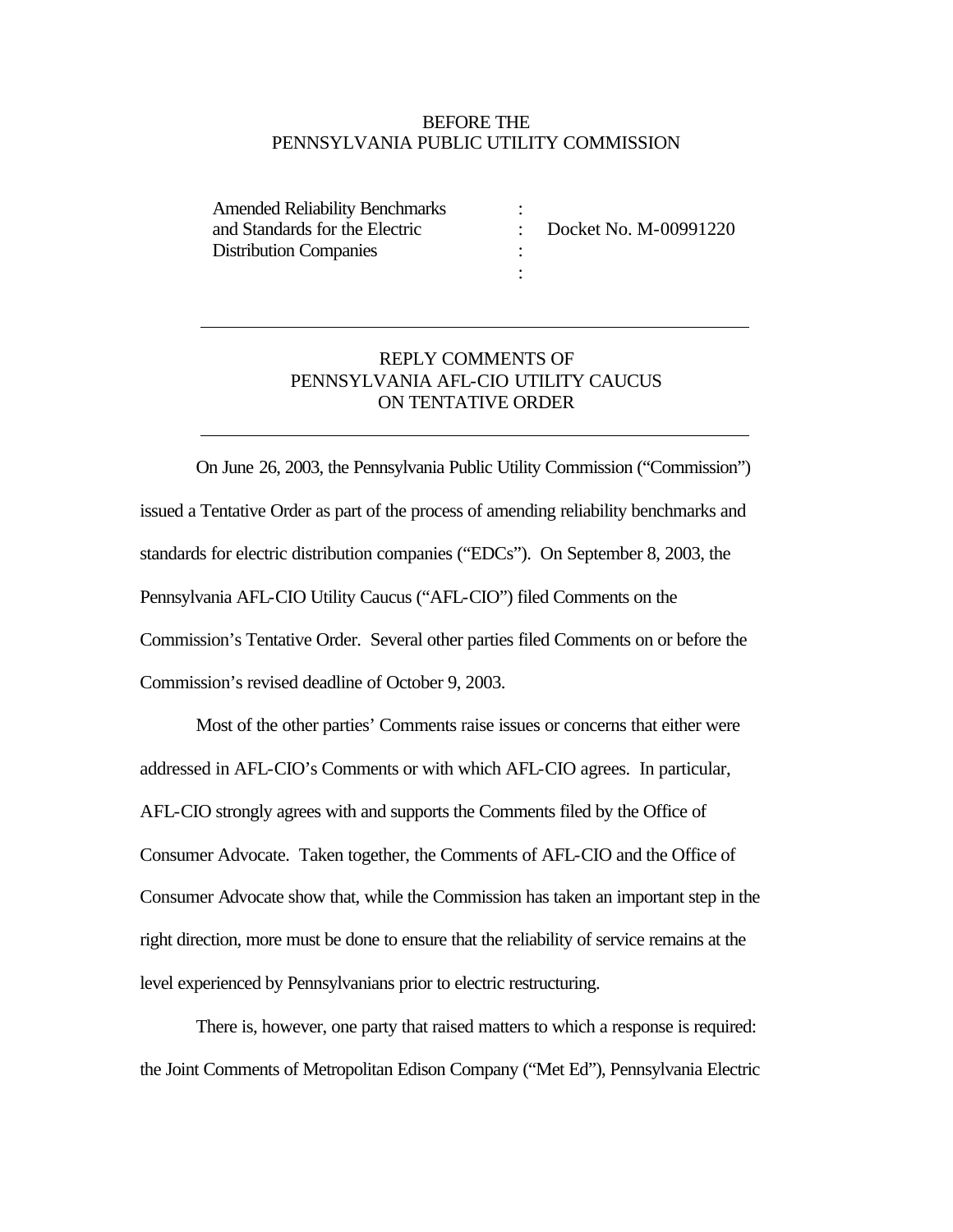Company ("Penelec"), and Pennsylvania Power Company (cited as "Joint Comments"). The Joint Comments attempt to show that there has not been a deterioration in the reliability of service received by customers of those utilities. In that regard, and several others, the Joint Comments are incorrect and contain numerous assertions that are inaccurate. Therefore, AFL-CIO files these Reply Comments to respond to the Joint Comments.

The Joint Comments characterize the apparent deterioration in outage statistics for Met Ed and Penelec as being the result of "the new data collection and outage management system" installed by those companies. Joint Comments at 6. Those companies also contend that their customers are satisfied with the reliability and quality of their electric service, citing to the Customer Service Performance Report from the Commission's Bureau of Consumer Services ("BCS"). Joint Comments at 16-17.

These assertions are inaccurate and largely irrelevant to this proceeding.

It is true that those companies installed new computer facilities to track outages. In theory, it is possible that the mere fact of changing data collection methods could have some effect on the statistics reported. The Companies, however, have not shown that this has occurred. Indeed, logically one would think that the installation of automated systems would be just as likely to decrease the length of outages (reporting when service was restored with greater precision) as it would be to increase them. More importantly, though, reliability statistics are just one indication that there has been a serious decline in the level of reliability experienced by the customers of Met Ed and Penelec, as discussed below.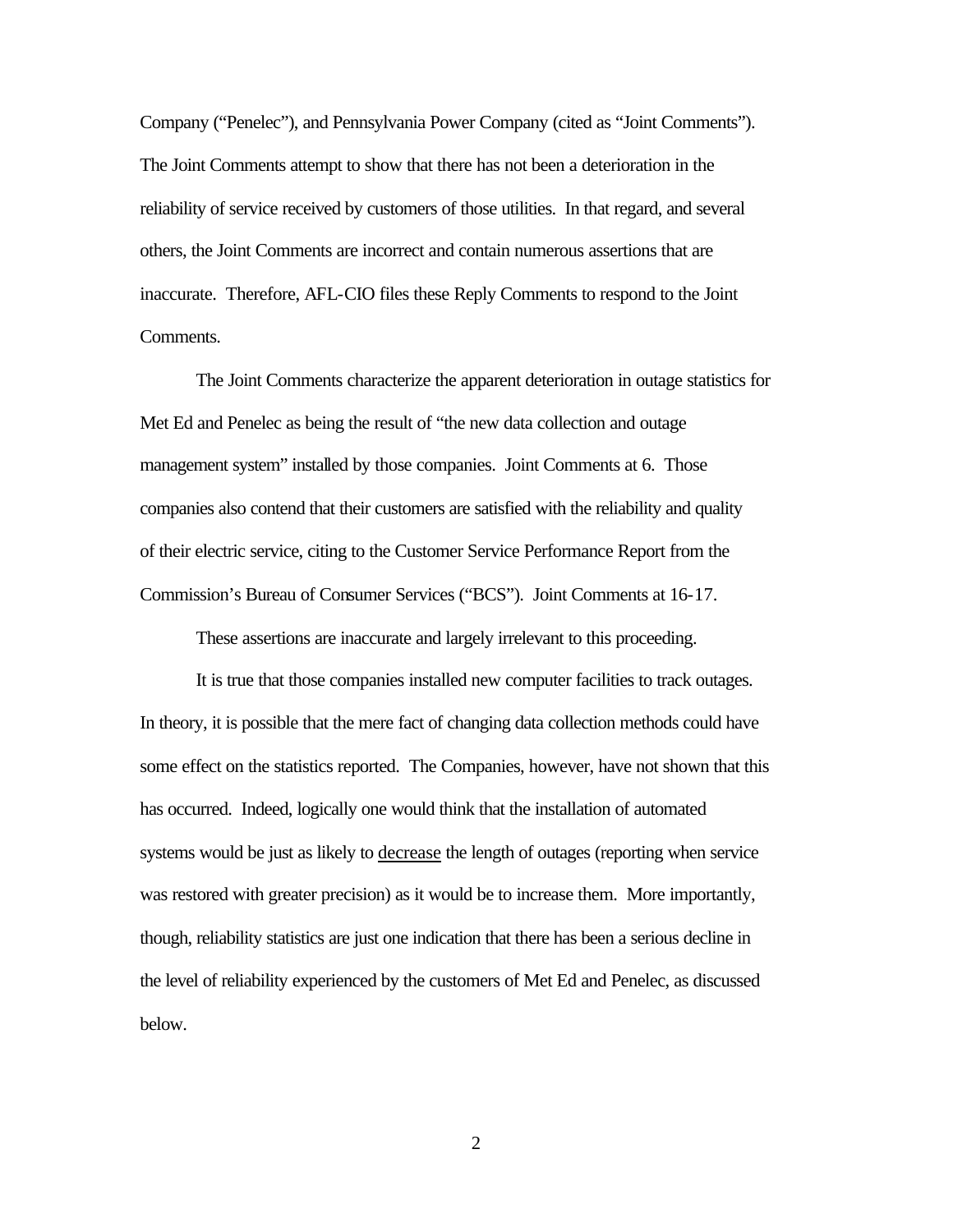Moreover, while BCS does collect information on utility outages, that information is not contained in the Customer Service Performance Report. Rather, that report is limited to evaluating utilities' "telephone access, billing, meter reading, and disputes not responded to within 30 days." Customer Service Performance Report for 2002, p. 3. That is, the Customer Service Performance Report evaluates utilities' call center operations; it has absolutely nothing to do with the safety and reliability of physical, distribution service to customers.

In another report, however, BCS does compile data concerning complaints received about electric utilities' service interruptions. The annual Utility Consumer Activities Report and Evaluation breaks down the complaints received by BCS for each utility. One of those complaint categories for electric utilities is "service interruptions."

Table 1, attached to these Reply Comments, summarizes the service interruption data for the electric industry as a whole and for GPU (the combination of Met Ed and Penelec) from 1996 through 2002. Table 1 shows that far from being satisfied, Met Ed and Penelec customers have been forced to complain to BCS with increased frequency about service interruptions. In 1996, before restructuring, BCS received only 26 complaints about service interruptions from Met Ed and Penelec customers. In 1997, again before restructuring became effective, the figure was slightly lower – only 19 complaints about service interruptions for the two companies combined. By 2002, however, that figure had increased more than five-fold to 135 complaints about service interruptions. Moreover, in 1996 and 1997, fewer than 9% of the complaints received by BCS from Met Ed and Penelec customers concerned service interruptions. In 2002, more than 27% of those complaints concerned service interruptions.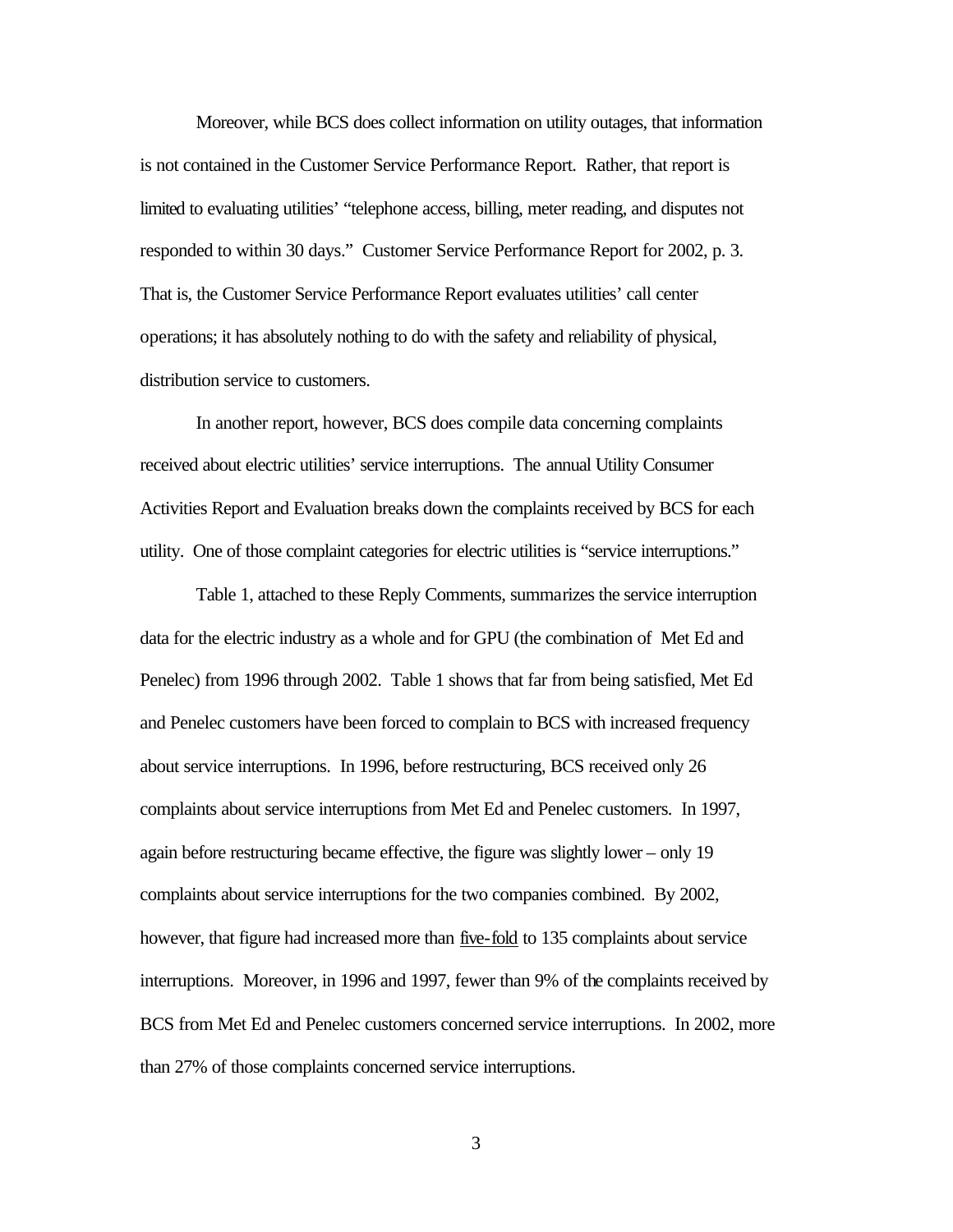A similar, but less extreme, trend has been seen for the industry as a whole. In 1996 and 1997, fewer than 8% of complaints received by BCS concerned service interruptions. In 2002, that figure had doubled to over 15% of complaints being related to interruptions. (The industry-wide figures also show a tripling of the number of service interruption complaints from 1997 to 2002.)

The data on Table 1 also indicate that the performance of Met Ed and Penelec has lagged behind the rest of the industry in Pennsylvania. In 1996 and 1997, Met Ed and Penelec accounted for approximately 20% of all service interruption complaints statewide. This is roughly proportionate to the number of customers served by those companies. According to BCS, Met Ed and Penelec served 904,721 residential customers in 1996, which is 19.7% of all residential electric customers served by major electric utilities in that year. 1996 Utility Consumer Activities Report and Evaluation, Appendix G, Table 1. By 2002, however, Met Ed and Penelec accounted for more than 45% of all electric service interruption complaints received by BCS.

Thus, while the performance of the electric industry as a whole has deteriorated since 1996, the level of deterioration experienced by Met Ed and Penelec is far worse than the other utilities.

In addition to BCS records of customers' telephone complaints, the Commission's records of formal complaints also show significant, on-going reliability problems at Met Ed and Penelec. Tables 2 and 3 attached to these Reply Comments contain summaries of formal complaints from the Commission's New Case database that have been filed against Met Ed (Table 2) and Penelec (Table 3) from December 2001 through September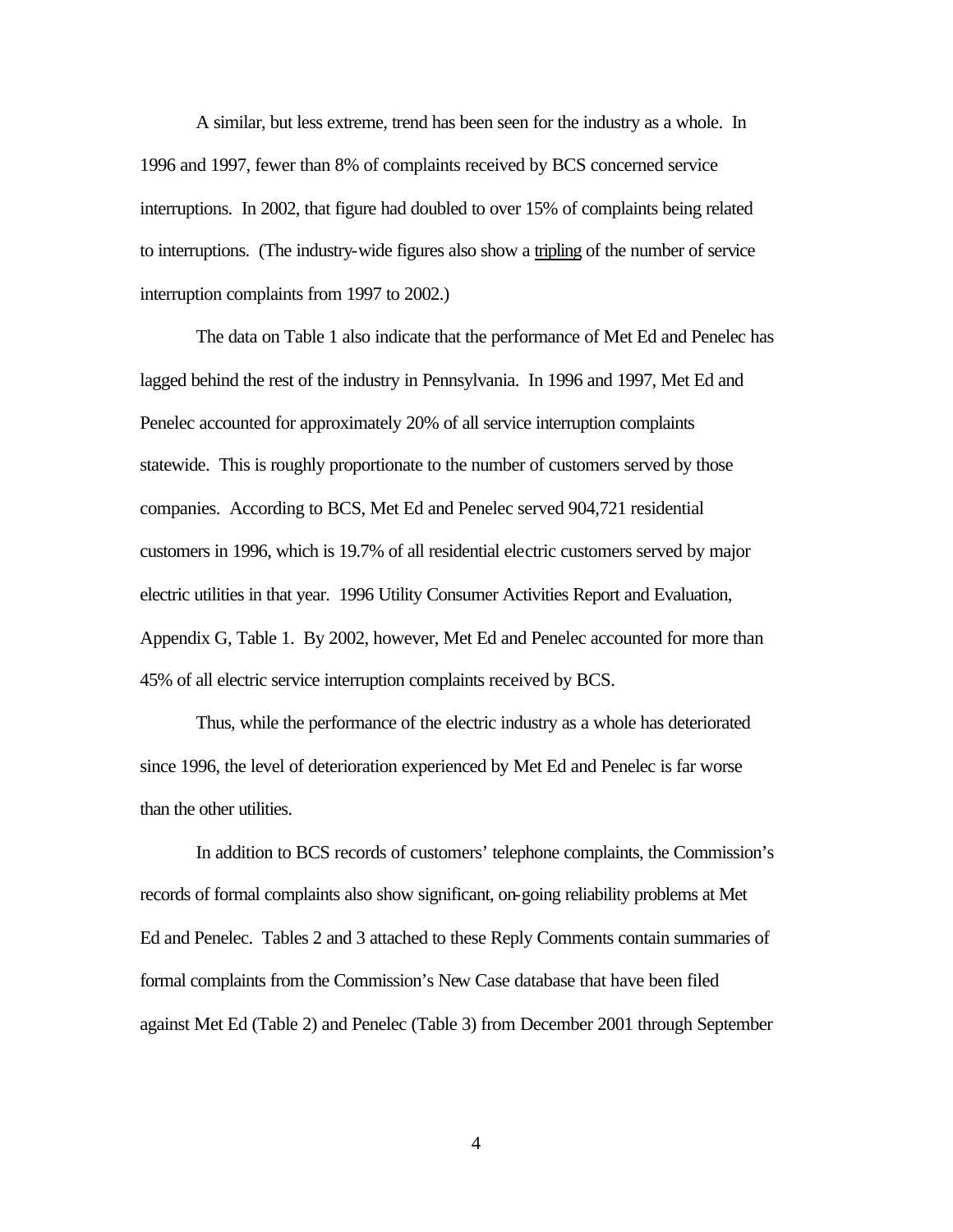2003. The database shows that 95 reliability-related complaints were filed against Met Ed or Penelec during that 22-month period.

Further, the summaries in Tables 2 and 3 show that these complaints are raising very serious reliability-related issues. Customers are complaining about prolonged outages, frequent power surges and interruptions, and even patterns of repeated outages over an extended period of time ("50 [outages] in less than 3 years"; "consistent power outages roughly once a week"; "power outages 4 times in the past year … sometimes last[ing] for days").

In summary, while there may be some questions concerning the precise reliability statistics for Met Ed and Penelec, there can be no doubt about the severity of the reliability problem being experienced by their customers. There also is no doubt that the reliability of service received by those customers today is significantly worse than it was prior to electric restructuring. Rather than accepting Met Ed's and Penelec's unsupported assertions about the effect of its new software on its statistics, the Commission should focus on the companies' customers and conclude that there is a serious problem that needs to be addressed.

The enhanced reporting requirements and more stringent outage standards proposed by the Commission are an important step in addressing that problem. In fact, as explained in the Comments of AFL-CIO and the Office of Consumer Advocate, the Commission's proposals actually do not go far enough toward remedying the problem and implementing the "no deterioration" standard in the Choice Act.

There can be no question, however, that the position of Met Ed and Penelec must be rejected. Those companies in particular have allowed the reliability of their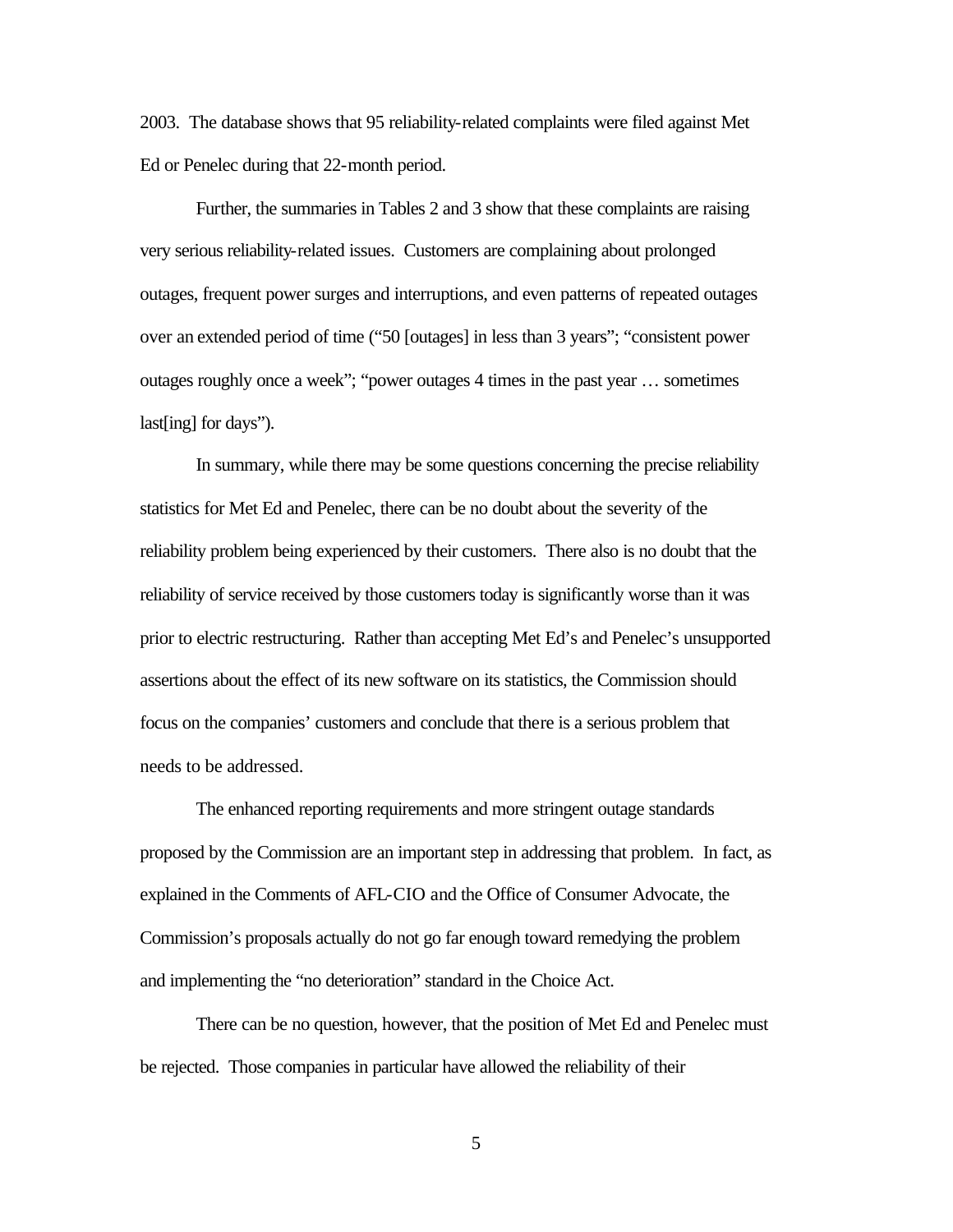distribution service to deteriorate significantly since 1996. That trend must be reversed

so that their customers can again experience safe and reliable electric service.

Respectfully submitted,

Scott J. Rubin, Esq. 3 Lost Creek Drive Selinsgrove, PA 17870 Voice: (570) 743-2233 Fax: (570) 743-8145 scott@publicutilityhome.com

Counsel for: Pa. AFL-CIO Utility Caucus

Dated: October 24, 2003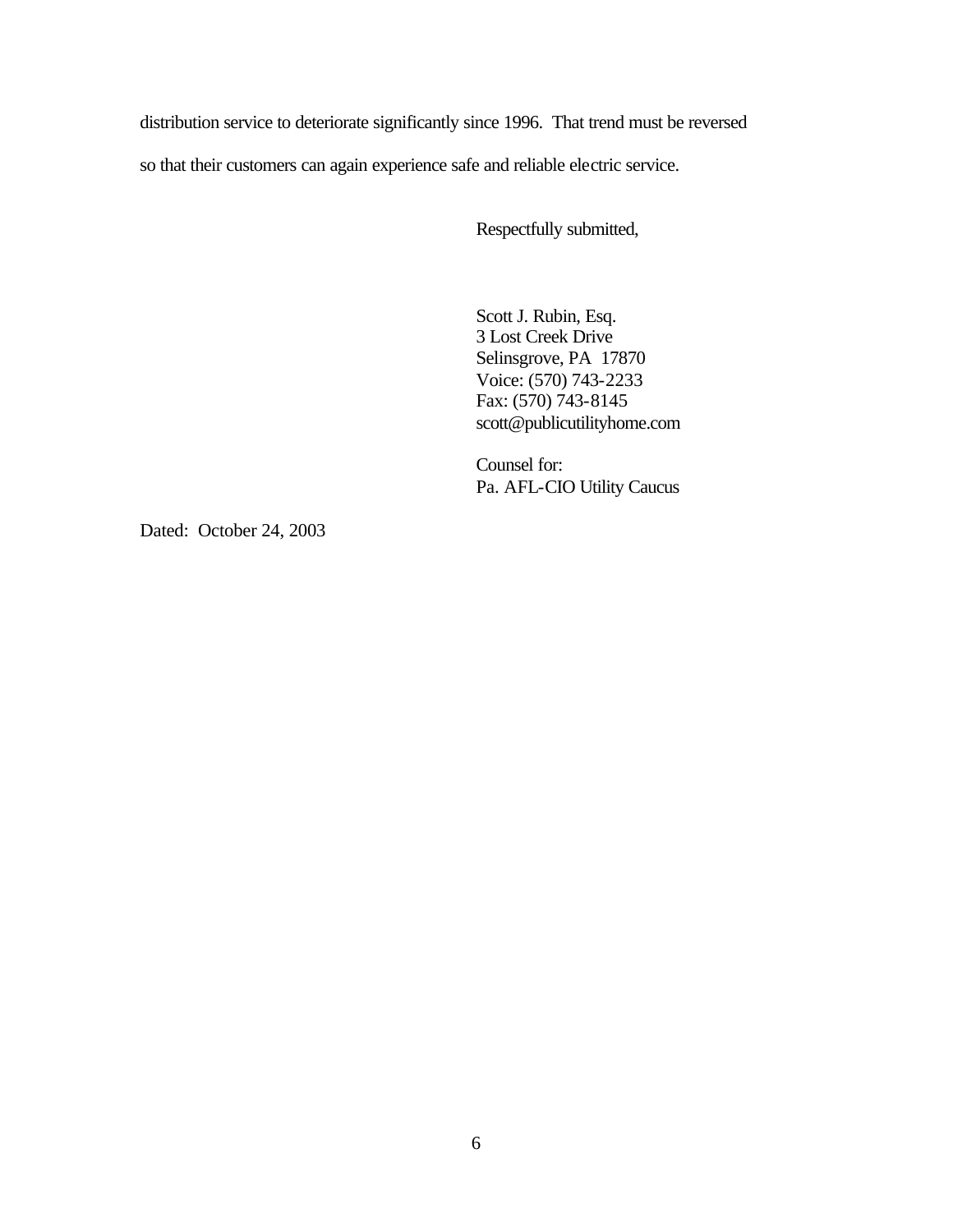| Table 1                                                            |
|--------------------------------------------------------------------|
| Service Interruption Complaints to the Bureau of Consumer Services |
| GPU and All Major Electric Utilities, 1996 to 2002                 |

|      |              | <b>All Major Electric Utilities</b> |          | GPU          |                |          | <b>GPU Service</b> |
|------|--------------|-------------------------------------|----------|--------------|----------------|----------|--------------------|
|      | Service      |                                     | Percent  | Service      |                | Percent  | Interruption as %  |
|      | Interruption | All Complaints                      | of Total | Interruption | All Complaints | of Total | of Major Electrics |
| 1996 | 130          | 1.735                               | 7.5%     | 26           | 281            | 9.3%     | 20.0%              |
| 1997 | 89           | 1.504                               | 5.9%     | 19           | 274            | 6.9%     | 21.3%              |
| 1998 | 157          | 1,812                               | 8.7%     | 40           | 316            | 12.7%    | 25.5%              |
| 1999 | 382          | 2.851                               | 13.4%    | 115          | 475            | 24.2%    | 30.1%              |
| 2000 | 246          | 3.080                               | 8.0%     | 92           | 616            | 14.9%    | 37.4%              |
| 2001 | 164          | 1,995                               | 8.2%     | 54           | 482            | 11.2%    | 32.9%              |
| 2002 | 296          | 1.891                               | 15.7%    | 135          | 490            | 27.6%    | 45.6%              |

Source: Pa. PUC, Utility Consumer Activities Report and Evaluation, App. C, Table 1 for each year from 1996 through 2002.

Note: For GPU, 1996 is the total of Met Ed and Penelec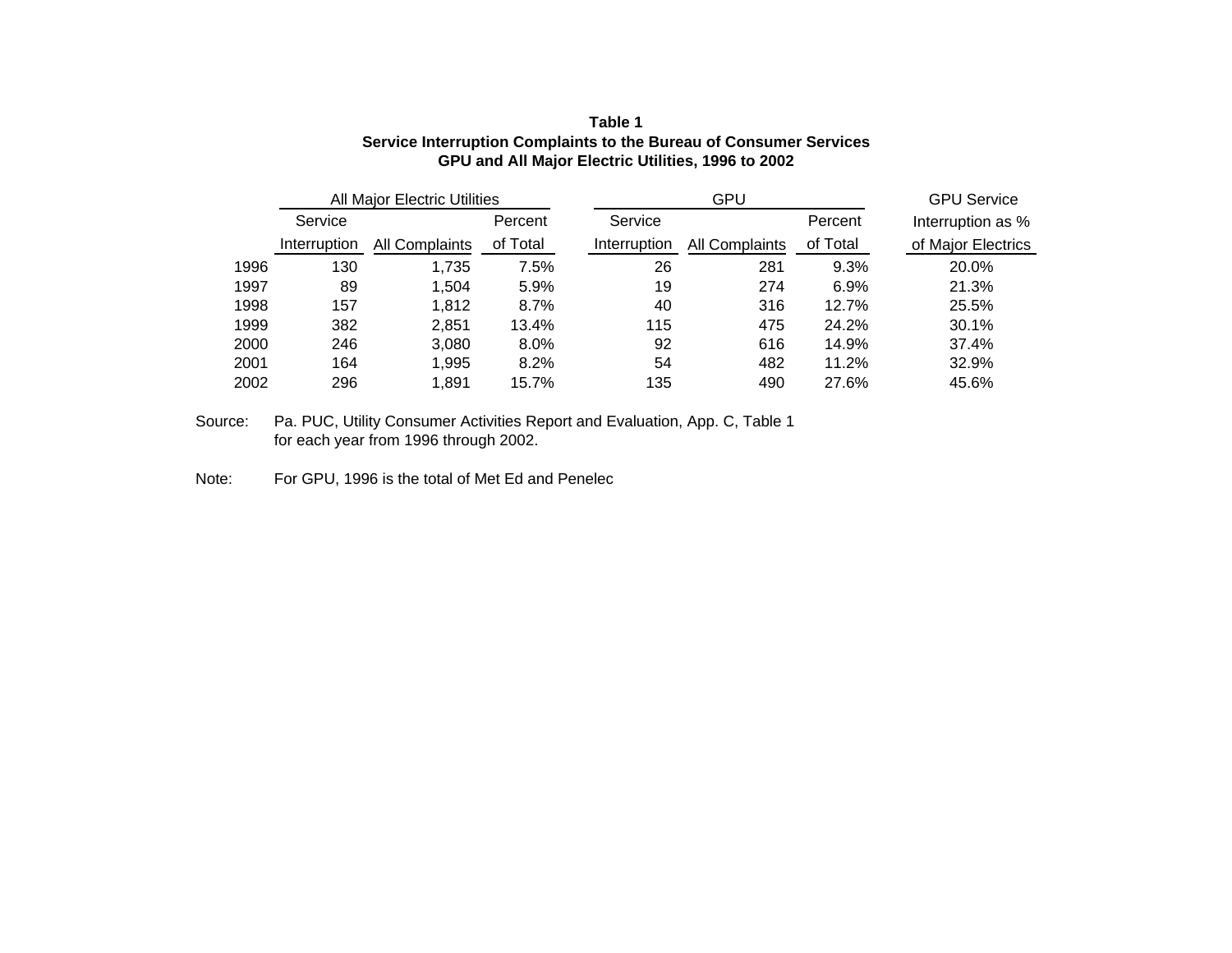| Table 2                                                |
|--------------------------------------------------------|
| Reliability Complaints Against Metropolitan Edison Co. |
| Dec. 2001 to Sept. 2003                                |

| <b>Docket</b> | Complainant                                            | Date | Summary                                                                                                                                                                                                                                                                                                                                                                                                                                                                                                |
|---------------|--------------------------------------------------------|------|--------------------------------------------------------------------------------------------------------------------------------------------------------------------------------------------------------------------------------------------------------------------------------------------------------------------------------------------------------------------------------------------------------------------------------------------------------------------------------------------------------|
| C-20016555    | METZ, WILLIAM F.                                       |      | 12/4/2001 COMPLAINANT STATES PRIMARY POWER LINES ON TWO SIDES OF TREE. THE POWER CO WAS SUPPOSE TO CUT<br>DOWN FOR LAST SIX YEAR'S BUT EACH YEAR THEY TELL THEM NEXT YEAR. WANTS THE PUC TO MAKE GPU DO WHAT<br>THEY AGREED TO DO FOR THE LAST SIX YEAR'S, CUT TREE AND MAKE IT SAFE FOR THEM AND THEIR NEIGHBORS TO<br>WALK IN THEIR YARD AND DOWN THE STREET.                                                                                                                                        |
| C-20016649    | <b>JONES KIM L</b>                                     |      | 12/12/2001 COMPLAINANT STATES APPROXIMATELY TWO YEARS AGO, HURRICAN FLOYD SNAPPED THE BOTTOM OF TWO<br>TELEPHONE POLES. ONE IS ACROSS THE STREET FROM HIS HOUSE AND THE OTHER IS LEANING RIGHT OVER THE<br>FRONT OF HIS HOUSE. SOMEONE TOOK THE TAGS OFF THE POLE AND EACH UTILITY COMPANY DENIES OWNERSHIP<br>PLACING THE BLAME ON EACH OTHER. HE WANTS THE PUC TO KEEP THE CASE OPEN UNTIL THE POLE LEANING ON<br>HIS HOUSE AND THE ONE ACROSS THE STREET ARE TAKEN OUT, AND THE WIRES ARE REPLACED. |
| C-20026847    | <b>AUTO BODY</b><br><b>TECHNICIANS INC.</b>            |      | 2/6/2002 COMPLAINANT STATES THAT THE POWER FROM THE TRANSFORMERS FLUCTUATES. CAUSING PROBLEMS WITH THEIR<br>EQIPMENT. HE WANTS THE PROBLEM FIXED.                                                                                                                                                                                                                                                                                                                                                      |
| C-20039529    | RUPP, WILLIAM                                          |      | 2/20/2002 COMPLAINANT STATES ADNORMAL AMOUNT OF POWER OUTAGES. COMPLAINANT STATES THIS IS BECAUSE OF THE<br>OLD OUTDATED. SUB STANDARD LINES & EQUIPMENT. HE WANTS METED TO REPAIR/REPLACE OLD LINES &<br>EQUIPMENT.                                                                                                                                                                                                                                                                                   |
| C-20027134    | <b>IST. PETER'S LUTHERAN</b><br><b>CHURCH</b>          |      | 3/11/2002 COMPLAINANT STATES THAT A THIRD POWER SURGE DESTROYED THEIR COPY MACHINE AND FAX MACHINE, AND<br>THEY WOULD LIKE GPU TO TAKE SOME RESPONSIBILITY.                                                                                                                                                                                                                                                                                                                                            |
| C-20027222    | CRONE, R.E.                                            |      | 3/19/2002 COMPLAINANT STATES THAT REPAIR SERVICE IS POOR AND VERY SLOW. HE WANTS IMPROVED SERVICE AND NO<br><b>RATE INCREASES.</b>                                                                                                                                                                                                                                                                                                                                                                     |
| C-20027465    | <b>TOP STAR INC</b><br><b>RIEGELSVILLE</b><br>STATION/ |      | 4/15/2002 COMPLAINANT STATES THAT A TRANSFORMER BLOWING OUT CAUSED MAJOR ELECTRICAL DAMAGES AT HIS GAS<br>STATION, AND THEY WANT GPU/ MET ED TO PAY FOR THE DAMAGES.                                                                                                                                                                                                                                                                                                                                   |
| C-20028093    | BARE, ROBERT C.                                        |      | 7/5/2002 COMPLAINANT STATES HE LOST ELECTRICITY FOR OVER 39 HOURS. HE WANTS PUC TO REQUIRE MET-ED TO<br>RESTORE POWER OUTAGES WITHIN A REASONABLE PERIOD OF TIME.                                                                                                                                                                                                                                                                                                                                      |
| C-20028139    | <b>BROWN, FRANCIS T.</b>                               |      | 7/12/2002 COMPLAINANT STATES ELECTRIC SERVICE WAS INTERRUPTED 7 TIMES ON 7/3/02. HIS WIFE IS ON OXYGEN AND HAD A<br>DIFFICULT TIME. COMPANY TOLD HIM POWER WOULD GO BACK ON WHEN SUN WENT DOWN. THE NEXT DAY IT WENT<br>OFF AGAIN. DURING LAST YEAR EVERY TIME THEY HAVE MODERATE TO HIGH WINDS THE POWER GOES OFF. HE<br>WANTS PUC TO COMPEL COMPANY TO PROVIDE SERVICE HE IS PAYING FOR.                                                                                                             |
| C-20028155    | <b>ESCHELMAN, ROBERT</b><br><b>AND MARJORIE</b>        |      | 7/16/2002 COMPLAINANT STATES THERE WERE 6 OUTAGES ON 7/3/02 AND A 5 HOUR OUTAGE ON 7/4/02. HE WANTS AN UPGRADE<br>TO THE SYSTEM IN HIS AREA TO BETTER FURNISH INCREASED DEMAND DUE TO HOMES BEING BUILT AND HOT<br>WEALTHER.                                                                                                                                                                                                                                                                           |
| C-20028215    | CLAY, ROBERT                                           |      | 7/25/2002 COMPLAINANT STATES OVER THE PAST YEAR THERE HAVE BEEN AN INCREASING NUMBER OF SERVICE<br>INTERRUPTIONS AND POWER SURGES. THESE OUTAGES PLACE THE HEALTH OF A FAMILY MEMBER AT RISK. ALSO<br>DURING OUTAGE THEY HAVE NO WATER SINCE THEY HAVE A WELL. HE WANTS PUC TO ORDER GPU/FIRST ENERGY TO<br>MAKE PERMANENT REPAIRS TO LINES AND HAVE SERVICE INTERRUPTION PROTECTION BUILT INTO SERVICE. HE ALSO<br>WANTS THE COMPANY TO FILE A REPORT AND WANTS A FINE IMPOSED ON COMPANY.            |
| C-20028334    | BAILEY, ROGER A.                                       |      | 8/13/2002 COMPLAINANT STATES THAT THEY HAVE HAD FREQUENT POWER OUTAGES. MAYBE FIFTY IN LESS THAN THREE<br>YEARS. HE WANTS MET-ED TO DO WHATEVER IS NECESSARY TO COR- RECT IT.                                                                                                                                                                                                                                                                                                                          |
| C-20028350    | ZASO, ANDREW                                           |      | 8/19/2002 COMPLAINANT STATES HE HAS CONSISTENT POWER OUTAGES ROUGHLY ONCE A WEEK. NO ONE RETURNS HIS<br>CALLS. HE HAS REPAIRED VARIOUS APPLIANCES DUE TO BROWN AND BLACKOUTS. HE WANTS PUC TO MAKE MET-ED<br>FIX THE PROBLEM.                                                                                                                                                                                                                                                                          |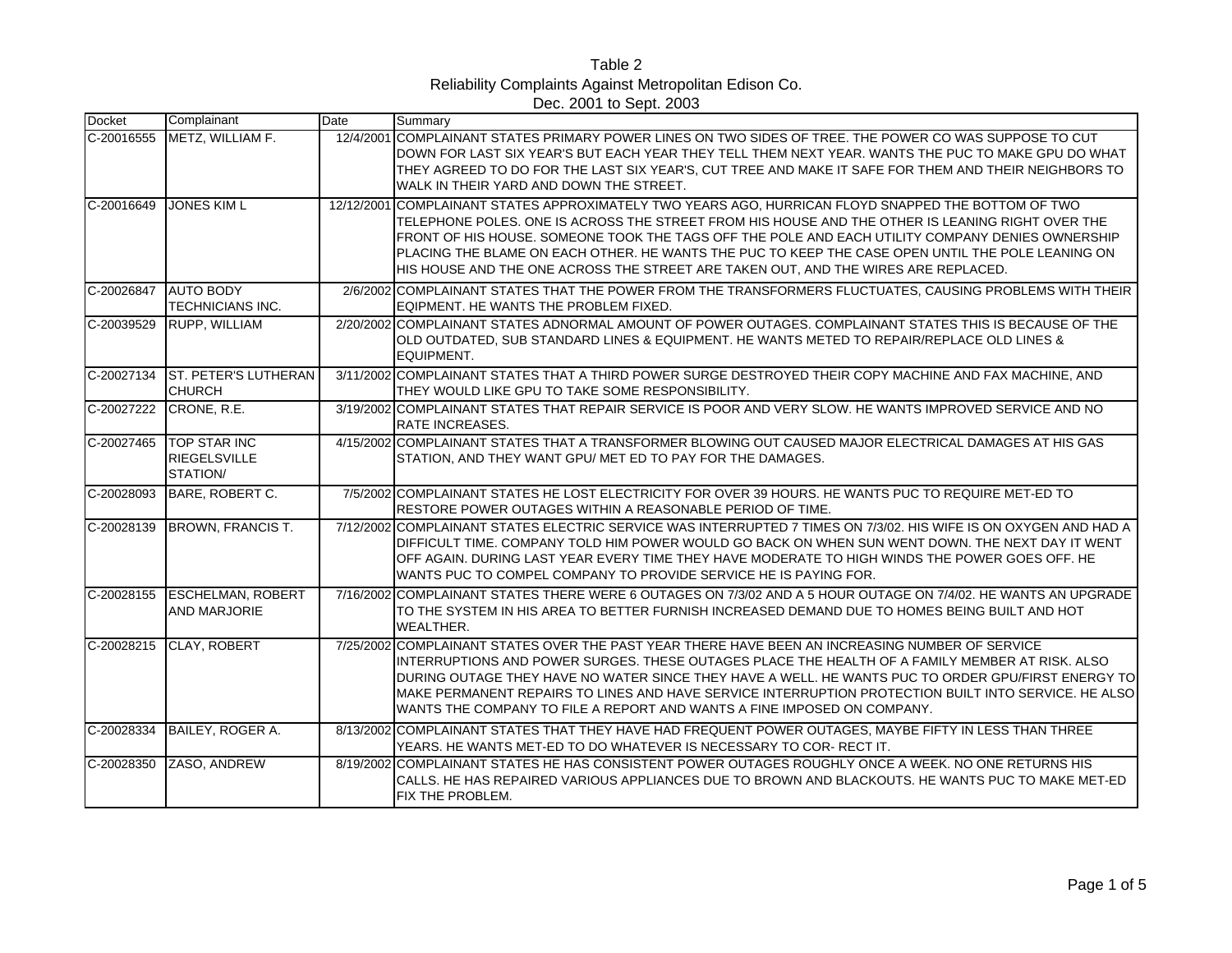Table 2 Reliability Complaints Against Metropolitan Edison Co. Dec. 2001 to Sept. 2003

|            | C-20028393 GROSS, GARY E.                      | 8/28/2002 COMPLAINANT STATES THEY HAVE HAD CONSTANT POWER OUTAGES FOR OVER 25 YEARS. NEIGHBOR 3 DOORS<br>AWAY NEVER HAS THESE OUTAGES. HE WOULD LIKE PUC TO MAKE THEM REPAIR THIS PROBLEM ONCE AND FOR ALL.                                                                                                                                                                                                                                                                                                                                                                 |
|------------|------------------------------------------------|-----------------------------------------------------------------------------------------------------------------------------------------------------------------------------------------------------------------------------------------------------------------------------------------------------------------------------------------------------------------------------------------------------------------------------------------------------------------------------------------------------------------------------------------------------------------------------|
| C-20028394 | LAWRENCE, ROBERT                               | 8/28/2002 COMPLAINANT STATES THE FREQUENCY AND DURATION OF POWER OUTAGES HAS DRAMATI- CALLY INCREASED IN<br>THE LAST 6 MONTHS, ONE LASTED ALMOST 20 HOURS. HE WAS TOLD DELAYED RESPONSE/RESTORATION WAS DUE<br>TO LIMITED CREWS AVAILABLE. HE WANTS PUC TO INVESTIGATE MET-ED'S RECENT PERFORMANCE AND ENSURE<br>STAFF IS AVAILABLE FOR EMERGENCY RESTORATIONS.                                                                                                                                                                                                             |
|            | C-20028395 ENGLER, PHYLLIS M.                  | 8/28/2002 COMPLAINANT STATES THAT ON 8/2/02 THEY LOST ELECTRIC SERVICE. AFTER MANY TRIES TO EMERGENCY PHONE<br>NUMBER, SHE FINALLY REACHED A HUMAN BEING. AN OUTSIDE CONTRACTOR CAME THE NEXT DAY AND FINALLY SAID<br>THEY DID NOT HAVE THE EQUIPMENT TO DO REPAIRS. MET-ED FINALLY FIXED PROBLEM AFTER 23-24 HOURS. SHE<br>WANTS AN INVESTIGATION OF PHONE SYSTEM BEING USED ESPECIALLY AFTER NORMAL HOURS. SHE ALSO WANTS<br>TO KNOW WHY AN OUTSIDE CONTRACTOR WAS DISPATCHED WITHOUT PROPER EQUIPMENT AND HOW MANY<br>QUALIFIED LINEMEN ARE ASSIGNED TO HANDLE PROBLEMS. |
| C-20029157 | <b>CRALEY, MATTHEW</b>                         | 1/2/2003 COMPLAINANT STATES THAT IT TOOK MET-ED TWO WEEKS TO REPAIR AN ELECTRIC WIRE IN A TREE THAT CAUGHT<br>FIRE, AND THEY DAMAGED HIS YARD. HE WANTS IT TO BE INVESTIGATED AND THE DAMAGE REPAIRED.                                                                                                                                                                                                                                                                                                                                                                      |
| C-20039195 | BOSSERMAN,<br><b>GUILFORD E."ET AL"</b>        | 1/10/2003 COMPLAINANT STATES THAT THEY EXPERIENCE FREQUENT POWER OUTAGES, OFTEN FOR LONG PERIODS. HE<br>THINKS THEY COULD PREVENT SOME OF THIS BY TRIMMING TREES AND RELOCATING POLES AND LINES.                                                                                                                                                                                                                                                                                                                                                                            |
| C-20039251 | <b>FIORELLI, SALVADOR</b>                      | 1/17/2003 COMPLAINANT DOES NOT BELIEVE THERE IS A REASONABLE EXCUSE FOR THE LOSS OF POWER FROM DECEMBER 25<br>TO 28. HE WANTS IT TO BE INVESTIGATED AND CORRECTED SO RELIABILITY IMPROVES.                                                                                                                                                                                                                                                                                                                                                                                  |
| C-20039364 | VAGOVSKY, LILLIAN                              | 1/30/2003 COMPLAINANT STATES THAT THEY HAVE EXPERIENCED FREQUENT POWER OUTAGES, OFTEN FOR MORE THAN 6<br>HOURS. THEY WANT THIS TO BE INVESTIGATED AND CORRECTED.                                                                                                                                                                                                                                                                                                                                                                                                            |
| C-20039365 | <b>GLOSTER, RICHARD</b>                        | 1/30/2003 COMPLAINANT STATES THAT THEY HAVE EXPERIENCED FREQUENT POWER OUTAGES, OFTEN FOR MORE THAN 6<br>HOURS. THEY WANT THIS TO BE INVESTIGATED AND CORRECTED.                                                                                                                                                                                                                                                                                                                                                                                                            |
| C-20039366 | PEACHMAN, WILLIAM                              | 1/30/2003 COMPLAINANT STATES THAT THEY HAVE EXPERIENCED FREQUENT POWER OUTAGES, OFTEN FOR MORE THAN 6<br>HOURS. THEY WANT THIS TO BE INVESTIGATED AND CORRECTED.                                                                                                                                                                                                                                                                                                                                                                                                            |
| C-20039367 | <b>SUTTON, JACK</b>                            | 1/30/2003 COMPLAINANT STATES THAT THEY HAVE EXPERIENCED FREQUENT POWER OUTAGES, OFTEN FOR MORE THAN SIX<br>HOURS. THEY WANT THIS TO BE INVESTIGATED AND CORRECTED.                                                                                                                                                                                                                                                                                                                                                                                                          |
| C-20039368 | PEDERSON POND ROAD<br><b>MAINTENANCE ASS</b>   | 1/30/2003 COMPLAINANT STATES THAT THEY HAVE EXPERIENCED FREQUENT POWER OUTAGES, OFTEN FOR MORE THAN SIX<br>HOURS. THEY WANT THIS TO BE INVESTIGATED AND RESOLVED.                                                                                                                                                                                                                                                                                                                                                                                                           |
| C-20039375 | <b>STOFKO, MARTIN</b>                          | 1/30/2003 COMPLAINANT STATES THAT THEY HAVE EXPERIENCED FREQUENT POWER OUTAGES, OFTEN FOR MORE THAN SIX<br>HOURS. THEY WANT THIS TO BE INVESTIGATED AND RESOLVED.                                                                                                                                                                                                                                                                                                                                                                                                           |
| C-20039376 | SENTERMAN, ALBERT                              | 1/30/2003 COMPLAINANT STATES THAT THEY HAVE EXPERIENCED FREQUENT POWER OUTAGES, OFTEN FOR MORE THAN SIX<br>HOURS. THEY WANT THIS TO BE INVESTIGATED AND RESOLVED.                                                                                                                                                                                                                                                                                                                                                                                                           |
| C-20039377 | SEELEY, ANNA                                   | 1/30/2003 COMPLAINANT STATES THAT THEY HAVE EXPERIENCED FREQUENT POWER OUTAGES, OFTEN FOR MORE THAN SIX<br>HOURS. THEY WANT THIS TO BE INVESTIGATED AND RESOLVED.                                                                                                                                                                                                                                                                                                                                                                                                           |
| C-20039378 | <b>KENSICKI, RICHARD</b><br><b>AND LARAINE</b> | 1/31/2003 COMPLAINANT STATES THAT THEY HAVE EXPERIENCED FREQUENT POWER OUTAGES, OFTEN FOR MORE THAN SIX<br>HOURS. THEY WANT THIS TO BE INVESTIGATED AND RESOLVED.                                                                                                                                                                                                                                                                                                                                                                                                           |
| C-20039379 | HERNANDEZ, STEVEN<br><b>AND JANICE</b>         | 2/3/2003 COMPLAINANT STATES THAT THEY HAVE EXPERIENCED FREQUENT POWER OUTAGES, OFTEN FOR MORE THAN SIX<br>HOURS. THEY WANT THIS TO BE INVESTIGATED AND RESOLVED.                                                                                                                                                                                                                                                                                                                                                                                                            |
| C-20039380 | TORRES, ALFREDO AND<br><b>JUDITH</b>           | 2/3/2003 COMPLAINANT STATES THAT THEY HAVE EXPERIENCED FREQUENT POWER OUTAGES, OFTEN FOR MORE THAN SIX<br>HOURS. THEY WANT THIS TO BE INVESTIGATED AND RESOLVED.                                                                                                                                                                                                                                                                                                                                                                                                            |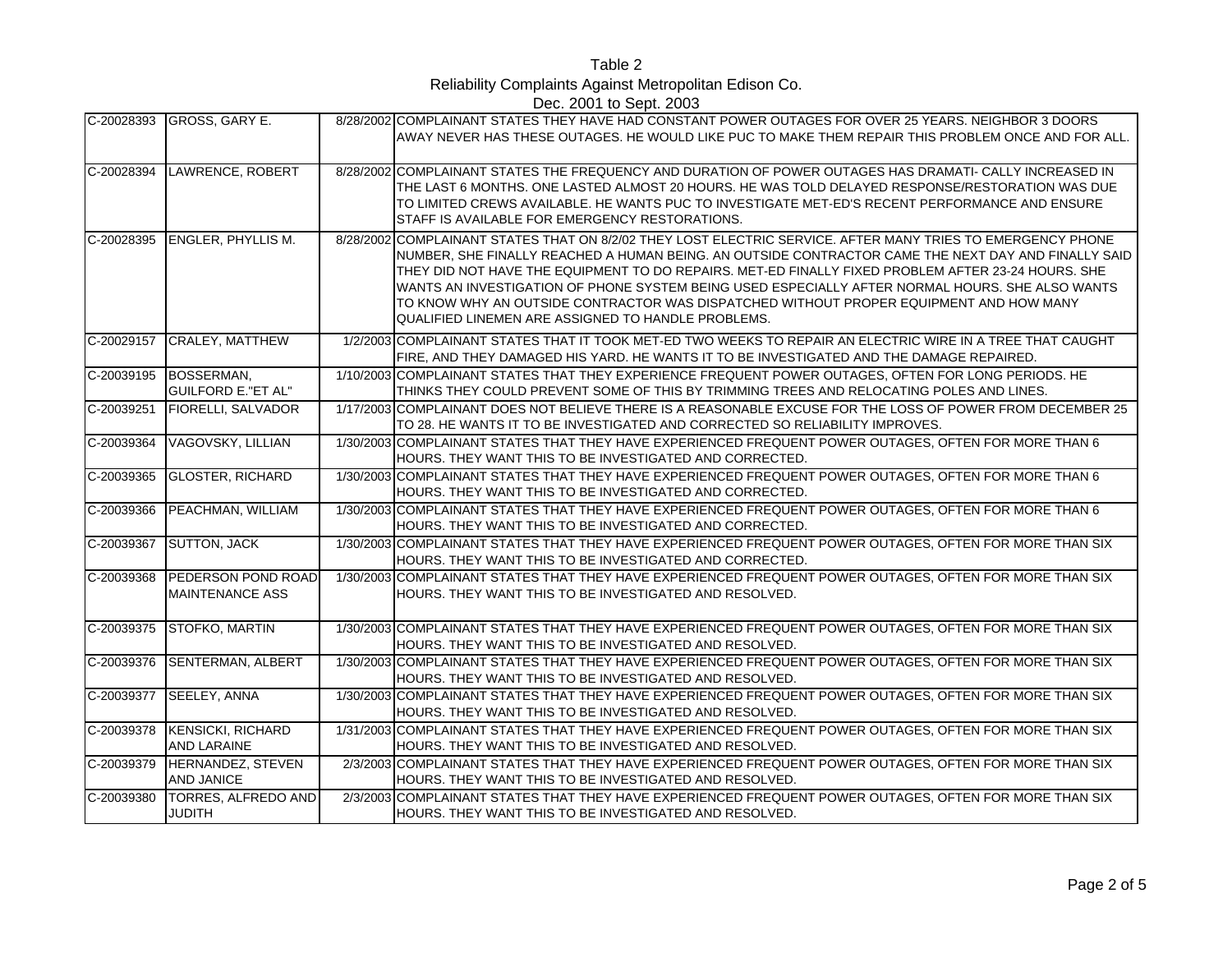Table 2

Reliability Complaints Against Metropolitan Edison Co.

Dec. 2001 to Sept. 2003

| C-20039381     | <b>KEAYS, HOWARD AND</b><br><b>JANET</b>       | 2/3/2003 COMPLAINANT STATES THAT THEY HAVE EXPERIENCED FREQUENT POWER OUTAGES, OFTEN FOR MORE THAN SIX<br>HOURS. THEY WANT THIS TO BE INVESTIGATED AND RESOLVED.                                                                                                                                     |
|----------------|------------------------------------------------|------------------------------------------------------------------------------------------------------------------------------------------------------------------------------------------------------------------------------------------------------------------------------------------------------|
| C-20039384     | <b>KACMARCIK, CLARE</b><br><b>AND JOSEPH</b>   | 2/3/2003 COMPLAINANT STATES THAT THEY HAVE EXPERIENCED FREQUENT POWER OUTAGES, OFTEN FOR MORE THAN SIX<br>HOURS. THEY WANT THIS TO BE INVESTIGATED AND RESOLVED.                                                                                                                                     |
| C-20039397     | <b>SNURE, JOHN AND</b><br><b>MARGARET</b>      | 2/3/2003 COMPLAINANT STATES THAT THEY HAVE EXPERIENCED FREQUENT POWER OUTAGES, OFTEN FOR MORE THAN SIX<br>HOURS. THEY WANT THIS TO BE INVESTIGATED AND RESOLVED. THEY HAVE ALSO REQUESTED MED ED TO DO<br>SOMETHING ABOUT THE TREES AND LIMBS THAT RUN THROUGHT THEIR LINES BUT NO ONE WILL RESPOND. |
| C-20039398     | ARMSTRONG, JERRY A.<br>AND BRIDGET M.          | 2/3/2003 COMPLAINANT STATES THAT THEY HAVE EXPERIENCED FREQUENT POWER OUTAGES, OFTEN FOR MORE THAN SIX<br>HOURS. THEY WANT THIS TO BE INVESTIGATED AND CORRECTED.                                                                                                                                    |
| C-20039399     | MORCOM, WILLIAM                                | 2/3/2003 COMPLAINANT STATES THAT THEY HAVE EXPERIENCED FREQUENT POWER OUTAGES, OFTEN FOR MORE THAN SIX<br>HOURS. THEY WANT THIS TO BE INVESTIGATED AND CORRECTED.                                                                                                                                    |
| C-20039400     | KOCZENSKI, ANDREW<br>IG.                       | 2/5/2003 COMPLAINANT STATES THAT THEY WERE WITHOUT ELECTRICITY FOR ALL OF ONE DAY AND 16 HOURS ON ANOTHER<br>DAY IN 10 DEGREE WEATHER BECAUSE MET ED DOES NOT HAVE A LINE BIG ENOUGH FOR THE DEMAND. HE WANT<br>MET ED TO CORRECT THIS.                                                              |
| $C - 20039406$ | BERRIOS, GRISEL AND<br>PEPITO                  | 2/6/2003 COMPLAINANT STATES THAT THEY HAVE EXPERIENCED FREQUENT POWER OUTAGES, OFTEN FOR MORE THAN SIX<br>HOURS. THEY WANT THIS TO BE INVESTIGATED AND CORRECTED.                                                                                                                                    |
| C-20039432     | VANDERZEE, ED                                  | 2/7/2003 COMPLAINANT STATES THAT THEY EXPERIENCED MANY POWER OUTAGES FOR LONG PERIODS OF TIME IN DECEMBER<br>AND JANUARY. HE THINKS THEIR LINES NEED REPLACED, THEY NEED A BACK-UP STATION AND MORE POWER, AND<br>BETTER INFORMATION TO CUSTOMERS.                                                   |
| C-20039433     | <b>COBB, MARK AND</b><br><b>ANDREA</b>         | 2/7/2003 COMPLAINANT STATES THAT THEY HAVE EXPERIENCED FREQUENT POWER OUTAGES, OFTEN FOR MORE THAN SIX<br>HOURS. THEY WANT THIS TO BE INVESTIGATED AND CORRECTED.                                                                                                                                    |
| C-20039434     | <b>BURNS, MEREDITH</b>                         | 2/10/2003 COMPLAINANT STATES THAT THEY HAVE EXPERIENCED FREQUENT POWER OUTAGES, OFTEN FOR MORE THAN SIX<br>HOURS. THEY WANT THIS TO BE INVESTIGATED AND CORRECTED.                                                                                                                                   |
| C-20039436     | <b>GLENNEN, LINDA</b>                          | 2/10/2003 COMPLAINANT STATES THAT THEY PAY A HIGH PRICE FOR ELECTRICITY AND SOMETIMES DON'T HAVE ELECTRICITY<br>OR HEAT. SHE WANTS THEM TO FIX THE PROBLEM AND LOWER RATES.                                                                                                                          |
| C-20039439     | BEA, ROBERT A.                                 | 2/10/2003 COMPLAINANT STATES THAT THEY PAY A HIGH RATE AND HAVE FREQUENT POWER OUTAGES. OVER CHRISTMAS<br>THEY WERE WITHOUT ELECTRICITY FOR TWO DAYS. HE WANTS THEM TO FIX THE PROBLEM AND LOWER RATES.                                                                                              |
| C-20039441     | <b>OTTINGER, PATRICIA</b><br><b>AND EDWARD</b> | 2/10/2003 COMPLAINANT STATES THAT THEY HAVE FREQUENT POWER OUTAGES, SOME FOR HOURS. THEY FEEL THEY NEED<br>POWER LINES UPDATED AND BETTER SERVICE.                                                                                                                                                   |
| $C - 20039445$ | PETERS, PAUL AND<br><b>PATRICIA</b>            | 2/10/2003 COMPLAINANT STATES THAT THEY HAVE EXPERIENCED FREQUENT POWER OUTAGES, OFTEN FOR MORE THAN SIX<br>HOURS. THEY WANT THIS TO BE INVESTIGATED AND CORRECTED.                                                                                                                                   |
| C-20039446     | <b>IRWIN, KERRY AND</b><br><b>DAWN</b>         | 2/10/2003 COMPLAINANT STATES THAT THEY HAVE EXPERIENCED FREQUENT POWER OUTAGES, OFTEN FOR MORE THAN SIX<br>HOURS. THEY WANT THIS TO BE INVESTIGATED AND CORRECTED.                                                                                                                                   |
| C-20039447     | <b>FONTAINE, ROBERT</b><br><b>AND SUSAN</b>    | 2/10/2003 COMPLAINANT STATES THAT THEY HAVE EXPERIENCED FREQUENT POWER OUTAGES, OFTEN FOR MORE THAN SIX<br>HOURS. THEY WANT THIS TO BE INVESTIGATED AND CORRECTED.                                                                                                                                   |
| C-20039448     | NIED, ROBERT A.                                | 2/10/2003 COMPLAINANT STATES THAT THEY HAVE EXPERIENCED FREQUENT POWER OUTAGES, OFTEN FOR MORE THAN SIX<br>HOURS. THEY WANT THIS TO BE INVESTIGATED AND CORRECTED.                                                                                                                                   |
| C-20039472     | MACDOUGALL, R. D.                              | 2/11/2003 COMPLAINANT STATES THEY EXPERIENCED 3 POWER OUTAGES IN 6 WEEKS. HE WANTS THE COMPANY TO REWIRE<br>THE AREA WITH NEW WIRE WHICH WITHSTANDS MORE STRESS.                                                                                                                                     |
| C-20039465     | <b>GAFFNEY, BARBARAL</b>                       | 2/12/2003 COMPLAINANT STATES SHE HAS HAD PROBLEMS WITH POWER LOSS. COMPLAINANT WANTS THE PUC TO<br>INVESTIGATE MET ED TO SEE WHAT CAN BE DONE ABOUT THE OUTAGES.                                                                                                                                     |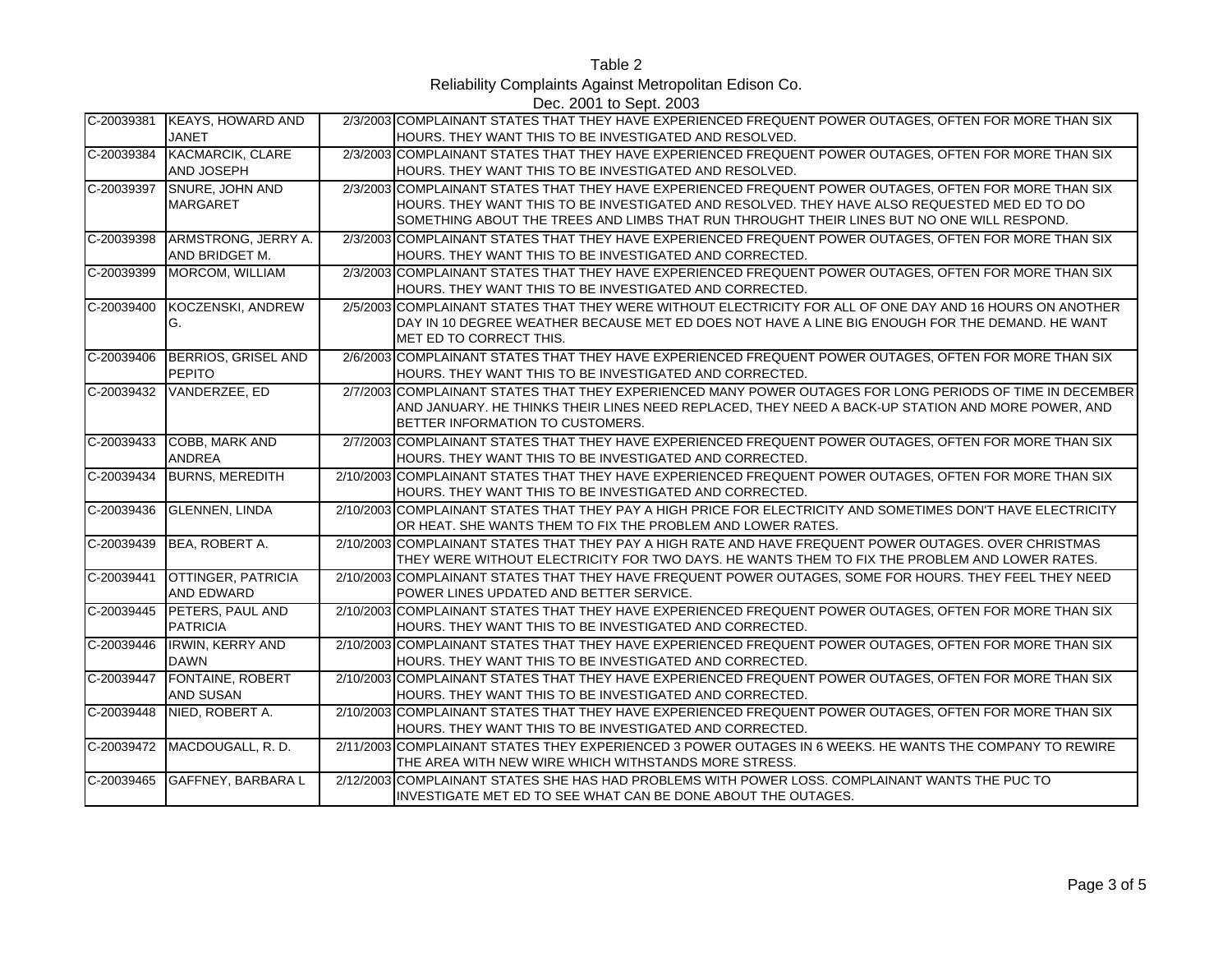Table 2

Reliability Complaints Against Metropolitan Edison Co.

Dec. 2001 to Sept. 2003

|              |                                                  | <b>DUG. ZUUT IU OUDI. ZUUJ</b>                                                                                                                                                                                                                                                                                                                |
|--------------|--------------------------------------------------|-----------------------------------------------------------------------------------------------------------------------------------------------------------------------------------------------------------------------------------------------------------------------------------------------------------------------------------------------|
| C-20039489   | CHRONISTER, MARK E.                              | 2/14/2003 COMPLAINANT STATES THAT THEY HAVE BEEN WITHOUT POWER FOR LONG PERIODS ON SEVERAL OCCASSIONS. SHE<br>WANTS THE LINES TO BE MAINTAINED BETTER AND SERVICE IMPROVED, AND HER EXPENSES COVERED.                                                                                                                                         |
| C-20039502   | <b>FINNIGAN, MAUREEN</b>                         | 2/18/2003 COMPLAINANT STATES THERE HAVE BEEN POWER LOSSES ON A REGULAR BASIS THAT LAST MORE THAN 6 HOURS.<br>SHE WANTS PUC TO INVESTIGATE MET ED TO SEE WHAT IS BEING DONE AND ENCOURAGE MET ED TO RESOLVE THE<br><b>ISSUES THAT CAUSE THE PROBLEM.</b>                                                                                       |
| C-20039504   | WILSON, EDWARD J.                                | 2/18/2003 COMPLAINANT STATES HE HAD POWER LOSSES ON A REGULAR BASIS THAT LASTED MORE THAN 6 HOURS. HE WANTS<br>PUC TO INVESTIGATE MET ED TO SEE WHAT IS BEING DONE ABOUT THESE OUTAGES AND ENCOURAGE MET ED TO<br><b>RESOLVE THE PROBLEM.</b>                                                                                                 |
| C-20039525   | BOFFO, LOUIS S. AND<br>OPAL W.                   | 2/19/2003 COMPLAINANT STATES THEY HAVE EXPERIENCED POWER OUTAGES WITH UNUSUAL FREQUENCY AND LONG<br>DURATION. THEY WANT PUC TO ORDER GPU TO REPLACE WIRING OR BURY WIRING OR BOTH BECAUSE THEY WANT<br>INORMAL SERVICE THEY ARE PAYING FOR.                                                                                                   |
| C-20039551   | <b>GRIBBIN, LEO AND</b><br><b>ELAINE</b>         | 2/20/2003 COMPLAINANT STATES THERE HAVE BEEN MANY POWER OUTAGES DUE TO ANCIENT, OUT-DATED EQUIPMENT. THEY<br>WANT COMPANY TO REPLACE OUTMODED EQUIPMENT WITH MODERN EQUIPMENT AND WIRES.                                                                                                                                                      |
| C-20039610   | JACOBS, LARRY AND<br><b>SUSAN</b>                | 2/24/2003 COMPLAINANT STATES THAT THEY HAVE HAD MANY POWER OUTAGES AND POOR CUSTOMER SERVICE FROM MET-ED.<br>THEY WANT AN INVESTIGATION.                                                                                                                                                                                                      |
| C-20039614   | ZHIVKOVICH-<br>ABARBANEL, ILYA &<br><b>MICHE</b> | 2/26/2003 COMPLAINANT STATES THEY HAVE HAD MANY MAJOR POWER OUTAGES. THEY WANT IT TO BE INVESTIGATED AND<br>CORRECTED.                                                                                                                                                                                                                        |
| C-20039612   | HUBBARD, DONALD<br><b>AND REGINA</b>             | 2/27/2003 COMPLAINANT HAS EXPERIENCED MAJOR POWER OUTAGES. THEY ASK FOR AN INVESTIGA- TION TO SOLVE THE<br>PROBLEMS AND FOR REIMBURSEMENT FOR THE DAMAGE TO THEIR ELECTRICAL GENERATOR.                                                                                                                                                       |
| C-20039615   | STAMBAUGH, DONALD<br><b>AND VIRGINIA</b>         | 2/27/2003 COMPLAINANT STATES THAT THEY HAVE HAD MANY POWER OUTAGES AND GPU JUST IGNORES THEM WHEN THEY<br>CALL. THEY WANT THE PROBLEM TO BE CORRECTED.                                                                                                                                                                                        |
| C-20039613   | <b>WIEST, EDWARD M. SR.</b>                      | 2/28/2003 COMPLAINANT STATES THEY HAVE HAD A LOT OF POWER OUTAGES AND WANTS IT TO BE CORRECTED.                                                                                                                                                                                                                                               |
| C-20039616   | BROWN, JAMES W. III                              | 2/28/2003 COMPLAINANT STATES THAT THEY HAVE HAD MANY POWER OUTAGES. THEY WANT IT TO BE INVESTIGATED AND<br>CORRECTED.                                                                                                                                                                                                                         |
| C-20039650   | LABRECQUE, MICHELLE                              | 3/4/2003 COMPLAINANT STATES THEY RECEIVED POOR SERVICE DUE TO LENGTH OF TIME IT TOOK TO HAVE SERVICE<br>RESTORED. SHE WOULD LIKE PUC TO INVESTIGATE AND HAVE BETTER REGULATION THAT UTILITY COMPANIES MUST<br>FOLLOW. SHE WANTS THEM TO HAVE ENOUGH PEOPLE ON HAND TO DO THE JOB WHEN NEEDED AND HAVE SERVICE<br><b>RESTORED IN 24 HOURS.</b> |
| $C-20039651$ | KRAMER, ROBERT A.,<br>ISR.                       | 3/4/2003 COMPLAINANT STATES THEY HAVE HAD POWER OUTAGES 4 TIMES IN THE PAST YEAR. THE OUTAGES SOMETIMES<br>LAST FOR DAYS. HE WANTS PUC TO DO WHAT IS NECESSARY TO FIX THE PROBLEM AND PREVENT IT FROM<br><b>HAPPENING IN THE FUTURE.</b>                                                                                                      |
| C-20039677   | SIMMONS, LYNN G.                                 | 3/5/2003 COMPLAINANT STATES THERE ARE EXCESSIVE POWER OUTAGES. THEY WOULD LIKE AN INVESTIGATION OF THE<br>OUTAGES AND HAVE GPU FIX THE OUTDATED EQUIPMENT.                                                                                                                                                                                    |
| C-20039691   | VALENTIN, CLAUDIO &<br><b>MILDRED</b>            | 3/6/2003 COMPLAINANT STATES THERE HAVE BEEN NUMEROUS POWER OUTAGES THAT LAST MORE THAN 6 HOURS. THEY<br>WANT PUC TO INVESTIGATE MET-ED TO SEE WHAT IS BEING DONE ABOUT THESE OUTAGES AND ENCOURAGE MET-ED<br>TO RESOLVE THE ISSUES THAT CAUSE THESE OUTAGES.                                                                                  |
| C-20039703   | COBB, DAVID                                      | 3/10/2003 COMPLAINANT STATES THERE HAVE BEEN REGULAR ELECTRICAL POWER LOSSES OF MORE THAN 6 HOURS. HE<br>WANTS PUC TO INVESTIGATE MET ED TO SEE WHAT IS BEING DONE ABOUT THESE OUTAGES AND AND ENCOURAGE<br>THEM TO RESOLVE THE ISSUES THAT CAUSE THE OUTAGES.                                                                                |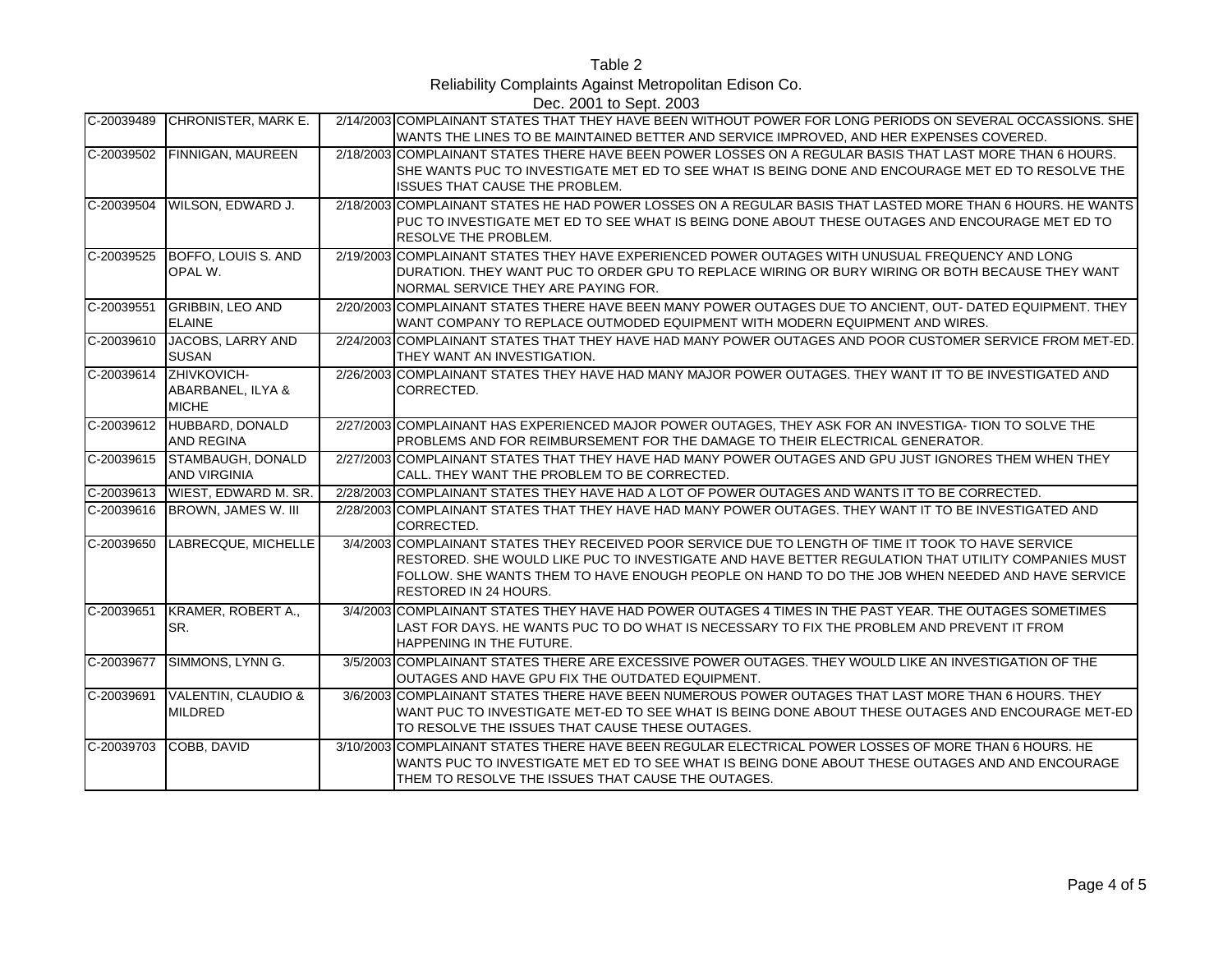Table 2 Reliability Complaints Against Metropolitan Edison Co. Dec. 2001 to Sept. 2003

| C-20039895   | <b>STEFFEN, MICHAEL</b>                          | 3/26/2003 COMPLAINANT STATES FREQUESNT ELECTRICAL OUTAGES CONTINUE TO GO UNRESOLVED. HE WANTS PUC TO<br>ORDER MET-ED TO INSPECT LINES. PROVIDE REPORT. TRIM TREES. INSTALL SURGE PROTECTION. AND IMPLEMENT AN<br>IMMEDIATE CAPITAL IMPROVEMENT INITIATIVE TO INCREASE RELIABILITY.                                                                                                                                                                         |
|--------------|--------------------------------------------------|------------------------------------------------------------------------------------------------------------------------------------------------------------------------------------------------------------------------------------------------------------------------------------------------------------------------------------------------------------------------------------------------------------------------------------------------------------|
| C-20039964   | WELTY, CLYDE AND<br><b>CAROL</b>                 | 4/2/2003 COMPLAINANT STATES THAT THEY EXPERIENCE MANY POWER OUTAGES. THEY WANT THE EQUIPMENT TO BE<br>UPGRADED.                                                                                                                                                                                                                                                                                                                                            |
| C-20030085   | LEAMAN, JOHN D. ET AL                            | 4/15/2003 COMPLAINANT STATES THERE ARE MANY POWER OUTAGES AND COMPANY HAS NOT COMPLIED WITH PREVIOUS<br>COMMISSION ORDER. HE WANTS A HEARING SCHEDULED TO DETERMINE WHY COMPANY HAS FAILED TO PROVIDE<br>ADEQUATE SERVICE.                                                                                                                                                                                                                                 |
| C-20030511   | <b>CARMELLO, JOHN</b>                            | 6/19/2003 COMPLAINANT STATES HIS COMPLAINT IS THE POWER OUTAGES ON HIS CIRCUIT. HE WANTS THE PUC TO GET MET-ED<br>TO UPGRADE THE CIRCUIT.                                                                                                                                                                                                                                                                                                                  |
| C-20030782   | <b>GRANHOLM, ALBERT C.</b>                       | 7/21/2003 COMPLAINANT STATES HE WANTS MET-ED TO UPGRADE THEIR EQUIPMENT.                                                                                                                                                                                                                                                                                                                                                                                   |
| C-20030953   | <b>EAST BANGOR</b><br><b>MUNICIPAL AUTHORITY</b> | 7/28/2003 COMPLAINANT STATES COMPANY DELIVERED INADEQUATE THREE-PHASE POWER AND AS A RESULT WATER PUMP<br>BURNED OUT. A NEW PUMP WAS INSTALLED AND AUTHORITY USED BACK-UP GENERATOR UNTIL MET-ED CORRECTED<br>PROBLEM. AUTHORITY INCURRED EXPENSES OF \$22,916.77. MET-ED OFFERED \$7,476.92. THE AUTHORITY WANTS<br><b>REIMBURSED FOR THE ENTIRE AMOUNT.</b>                                                                                              |
| $C-20030855$ | <b>WENRICK, BONNIE A.</b>                        | 8/1/2003 COMPLAINANT STATES ON OR ABOUT 7/9/03 HER ELECTRIC WAS OFF. SHE WANTS MET-ED TO PAY FOR A NEW<br><b>SATELLITE BOX.</b>                                                                                                                                                                                                                                                                                                                            |
| C-20030890   | GROSS, GARY E.                                   | 8/1/2003 COMPLAINANT STATES THAT THEY HAVE EXPERIENCED CONSTANT POWER OUTAGES FOR OVER 25 YEARS, AND THEY<br>WANT THE PROBLEM TO BE FIXED.                                                                                                                                                                                                                                                                                                                 |
| $C-20030911$ | <b>GEHRINGER, MERVIN</b><br><b>AND PAMELA</b>    | 8/4/2003 COMPLAINANT STATES THEY HAVE HAD MANY OUTAGES AND APPLIANCES HAVE BEEN BURNED OUT BY ELECTRICAL<br>SURGES. THEY WANT UPGRADES AND A SOLUTION TO PROBLEMS.                                                                                                                                                                                                                                                                                         |
| C-20030891   | <b>ZINK, CHARLES AND</b><br><b>SAREN</b>         | 8/5/2003 COMPLAINANT STATES THAT THEY OFTEN HAVE POWER OUTAGES AND THE COMPANY LIED TO THEM ABOUT WHEN IT<br>WAS BEING REPAIRED, CAUSING SPOILED FOOD, ETC. THEY WANT THE COMPANY TO BE FINED.                                                                                                                                                                                                                                                             |
| C-20031331   | <b>DEIBLER, ROBIN VAN</b>                        | 9/26/2003 COMPLAINANT STATES SHE DOES NOT FEEL MET ED WAS PROPERLY OR ADEQUATELY PRE- PARED FOR EMERGENCY<br>OF 9/18/03, SERVICE WAS NOT RESTORED IN A TIMELY FASHION, AND UPDATES ON PROGRESS WERE NOT PASSED ON<br>TO GENERAL PUBLIC. SHE WANTS A MORE DEFINITIVE LINE OF ACTION. UTILIZING ALL RESOURCES AVAILABLE AND<br>PUTTING INTO MOTION PLAN OF ACTION PRIOR TO EVENT. SHE ALSO WANTS THEM TO CONSIDER AN ALTERNATIVE<br>METHOD OF COMMUNICATION. |
| C-20031336   | MILLER, CHARLENE<br><b>AND TERRY</b>             | 9/26/2003 COMPLAINANT STATES THEY HAVE HAD MANY POWER SHORTAGES AND SOME HAVE RESULTED IN DAMAGES AND<br>LOSSES. THEY WANT PUC TO ORDER MET ED TO UPDATE THEIR EQUIP- MENT, REMOVE TREES AND RE-EVALUATE<br>THEIR BUDGET.                                                                                                                                                                                                                                  |

Source: Pa. PUC New Case database <http://puc.paonline.com/DailyActions.asp>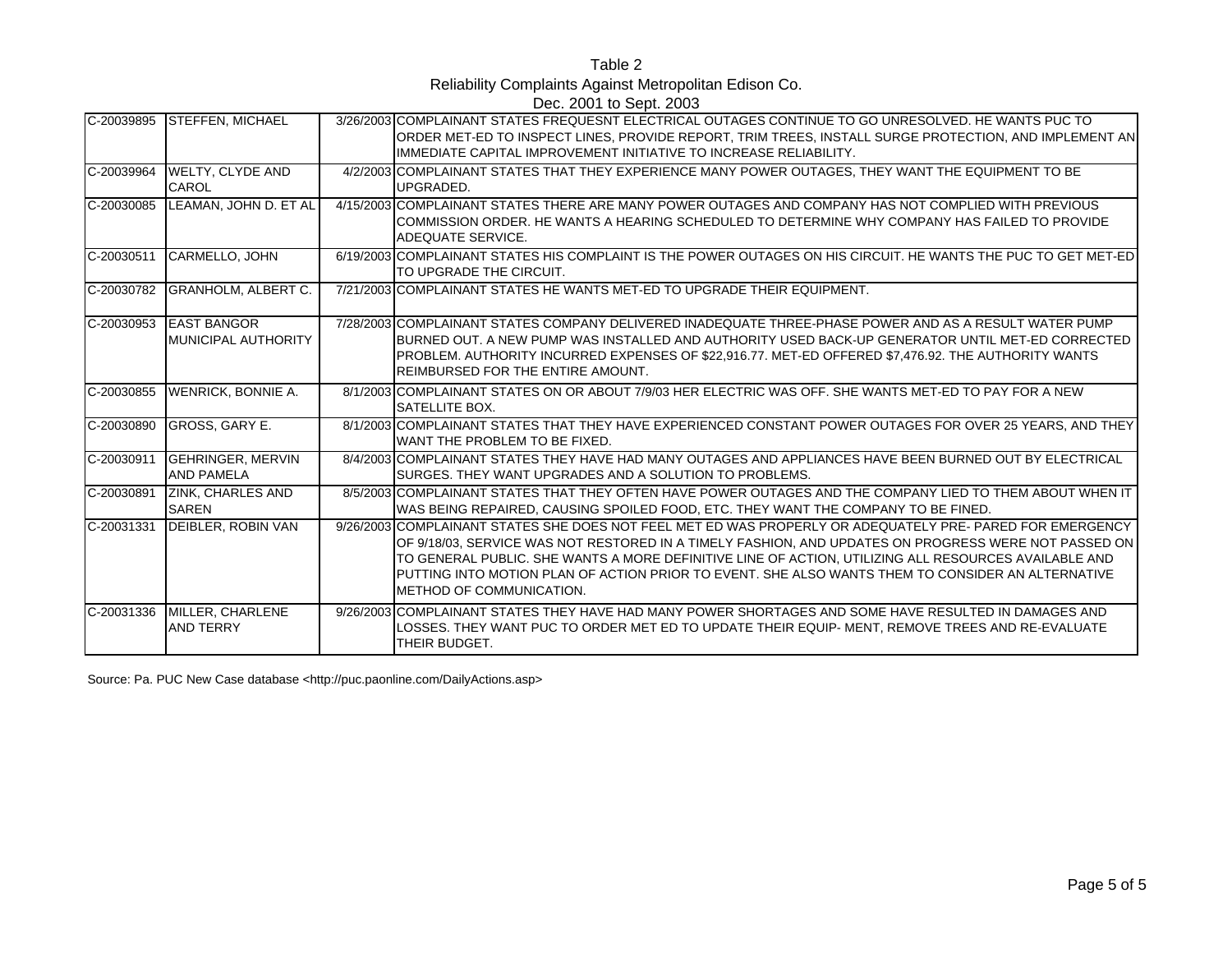| Table 3                                                  |
|----------------------------------------------------------|
| Reliability Complaints Against Pennsylvania Electric Co. |
| Dec. 2001 to Sept. 2003                                  |

| <b>Docket</b> | Complainant                                         | Date | Summary                                                                                                                                                                                                          |
|---------------|-----------------------------------------------------|------|------------------------------------------------------------------------------------------------------------------------------------------------------------------------------------------------------------------|
| C-20027430    | <b>KELLY</b>                                        |      | 4/10/2002 COMPLAINANT STATES THAT A POWER SURGE DESTROYED THEIR COPIER. THEY WANT GPU/ PENELEC TO REPLACE                                                                                                        |
|               | MANUFACTURING INC.                                  |      | IT.                                                                                                                                                                                                              |
| C-20027431    | <b>BRANYNN WOODS</b>                                |      | 4/10/2002 COMPLAINANT STATES THAT THEY LOST TWO CASH REGISTERS, A PRINTER AND 31 LIGHT BULBS AFTER A POWER                                                                                                       |
|               |                                                     |      | SURGE. THEY WOULD LIKE TO BE REIMBURSED FOR THEIR LOSSES                                                                                                                                                         |
| C-20027466    | <b>BROWN, BARBARA T/A</b>                           |      | 4/15/2002 COMPLAINANT STATES THAT THEY LOST THREE PHONES, TWO MICROWAVES, A COMPUTER AND A TELEVISION DUE                                                                                                        |
|               | <b>MCLANE CHURCH</b>                                |      | TO AN EXTREME POWER SURGE. THEY WOULD LIKE GPU/PENELEC TO HELP THEM REPLACE SOME OF THEIR LOSSES.                                                                                                                |
| C-20027504    | KELLY, RANEY W.                                     |      | 4/19/2002 COMPLAINANT STATES THAT THEY LOST APPLIANCES AND EQUIPMENT DUE TO A POWER SURGE. AND THEY ASK FOR<br>COMPENSATION FOR THEIR LOSSES.                                                                    |
| C-20027571    | <b>KELLY, WILLIAM</b>                               |      | 5/1/2002 COMPLAINANT STATES THAT GPU/ PENELEC ALLOWED A 34.5 KV CONDUCTOR TO FALL ON A 12 KV CONDUCTOR AND<br>CAUSED DAMAGE TO THEIR APPLIANCES. HE WANTS GPU TO PAY FOR THE DAMAGES.                            |
| C-20028132    | <b>BUREK, GARY AND</b><br><b>FLORENCE</b>           |      | 7/11/2002 COMPLAINANT STATES VOLTAGE IS TOO HIGH AND DESTROYING APPLIANCES. A PRIMARY LINE IS OVER THEIR BARN.<br>AND THE COMPANY HAS CAUSED LOTS OF PROBLEMS AND DAMAGE. HE WANTS PUC TO ORDER COMPANY TO LOWER |
|               |                                                     |      | VOLTAGE, REMOVE PRIMARY LINE OVER BARN, AND PAY FOR DAMAGES                                                                                                                                                      |
| C-20028136    | <b>BOUGHNER, DENISE A.</b>                          |      | 7/12/2002 COMPLAINANT STATES THAT THEY HAVE EXPERIENCED FREQUENT POWER OUTAGE "BLINKS" OVER TEN YEARS AND<br>WERE TOLD THIS IS NORMAL. THEY WANT THE LINES TO REALLY BE INSPECTED AND THE PROBLEM TO BE FIXED.   |
|               |                                                     |      |                                                                                                                                                                                                                  |
| C-20028220    | <b>LINK. MARY LOUISE</b>                            |      | 7/26/2002 COMPLAINANT STATES THAT THEY EXPERIENCE FREQUENT POWER OUTAGES AFTER STORMS. SOMETIMES FOR<br>SEVERAL HOURS, AND ONCE FOR SIXTEEN HOURS. SHE WANTS THE PROBLEM TO BE CORRECTED.                        |
| C-20028465    | HOOVER, RICHARD W.                                  |      | 9/9/2002 COMPLAINANT STATES HIS LIGHTS AND APPLIANCES SUFFER FROM LOW VOLTAGE BECAUSE HE IS THE LAST ONE ON                                                                                                      |
|               |                                                     |      | THE LINE SERVED BY ONE TRANSFORMER. PENELEC SAID THEY WOULD PUT IN ANOTHER TRANSFORMER AND A NEW                                                                                                                 |
|               |                                                     |      | LINE 6 MONTHS AGO BUT THEY HAVE NOT DONE ANYTHING. HE WANTS THE PUC TO ORDER PENELEC TO CHECK OUT                                                                                                                |
|               |                                                     |      | THE DELIVERY SYSTEM AND PUT IN WHAT HE NEEDS FOR HIS 100 AMP HOME SUPPLY BOX.                                                                                                                                    |
| C-20028751    | RINEBOLD, DAVID OR                                  |      | 10/25/2002 COMPLAINANT STATES THEY WANT THE PUC TO FIND OUT WHY THEY KEEP LOOSING A LEG OF POWER AND WHAT                                                                                                        |
|               | <b>SAMMY'S INC</b>                                  |      | PENELEC IS DOING TO FIX THE POWER OUTAGES.                                                                                                                                                                       |
| C-20029126    | <b>FOSTER, MARLA</b>                                |      | 12/23/2002 COMPLAINANT STATES SHE HAS VERY POOR ELECTRIC SERVICE WITH MANY OUTAGES. SHE WANTS PUC TO                                                                                                             |
|               |                                                     |      | CONTACT PENELEC FOR REPAIRS UNTIL IT IS DONE CORRECTLY. SHE ALSO WANTS REIMBURSEMENT FROM                                                                                                                        |
|               |                                                     |      | COMPANY FOR SERVICES NOT RENDERED.                                                                                                                                                                               |
| C-20039535    | <b>WASHINGTON PARK</b><br><b>WTR COMP./CARL KRE</b> |      | 2/19/2003 COMPLAINANT STATES HE HAS POOR POWER SERVICE AT PUMP HOUSE AT WASHINGTON TWP. ROAD. HE WOULD<br>LIKE PUC TO INVESTIGATE HIS PROBLEM AND HELP HIM GET BETTER ELECTRIC SERVICE.                          |
| C-20030138    | COSTELLO, JOHN D.                                   |      | 4/24/2003 COMPLAINANT STATES THERE ARE MANY POWER OUTAGES AND THEY HAVE BEEN UNABLE TO HAVE THE PROBLEM                                                                                                          |
|               |                                                     |      | CORRECTED. THEY WANT PUC TO INTERCEDE.                                                                                                                                                                           |
| C-20030976    | ROBBINS, BRANDY L.                                  |      | 8/11/2003 COMPLAINANT STATES WANTS THE PUC TO REPLACE ALL THE APPLIANCES THAT THEY BURNED UP.                                                                                                                    |
| C-20031023    | HANIWALT, JEFFREY E                                 |      | 8/11/2003 COMPLAINANT STATES HE LOST 27 FISH IN HIS FISH TANK DUE TO POWER OUTAGE. HE NOTIFIED THE COMPANY AND<br>THEY STATED HE WOULD NOT BE RECEIVING ANYTHING FOR HIS LOSS.                                   |
| C-20031028    | <b>WOLF, LESTER AND</b>                             |      | 8/20/2003 COMPLAINANT STATES THEY WERE WITHOUT POWER FOR FOUR DAYS ON TWO OCCASIONS. THEY WANT PUC TO                                                                                                            |
|               | SANDRA H.                                           |      | INVESTIGATE THESE OUTAGES AND ASCERTAIN THE NECESSITY OF THE LENGTH OF TIME THEY WERE WITHOUT                                                                                                                    |
|               |                                                     |      | POWER AND WHAT CAN BE DONE TO PREVENT IT IN THE FUTURE.                                                                                                                                                          |
| C-20031039    | JERZAK, ARLENE                                      |      | 8/21/2003 COMPLAINANT STATES SHE HAS BEEN WITHOUT POWER SEVERAL TIMES THIS YEAR FOR 3 OR MORE DAYS AT A TIME.                                                                                                    |
|               |                                                     |      | SHE WANTS PUC TO CHECK WHY SHE IS PAYING FOR SERVICE SHE IS NOT GETTING AND WHY RESPONSE IS SO                                                                                                                   |
|               |                                                     |      | SLOW.                                                                                                                                                                                                            |